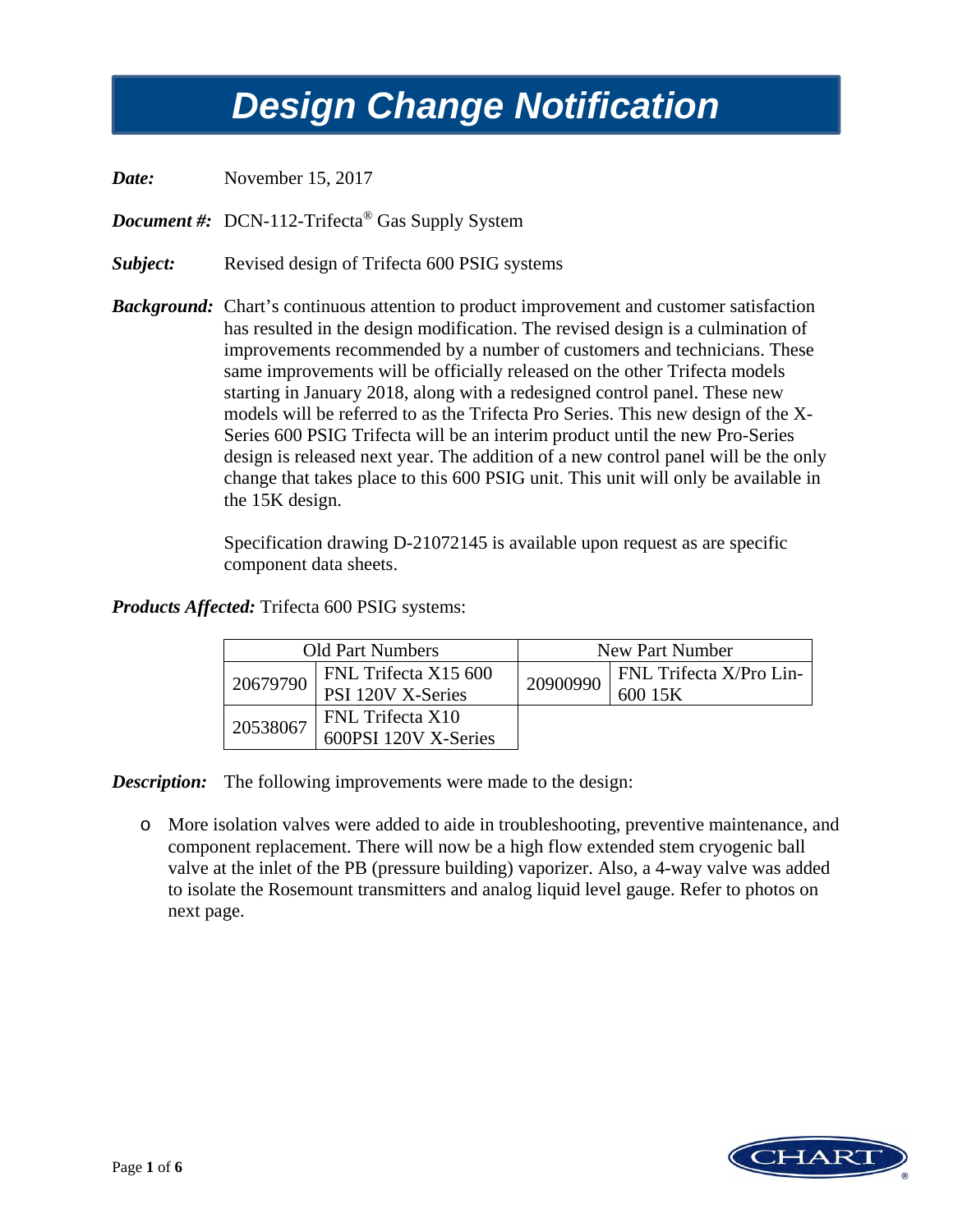

 High flow, extended stem, cryogenic ball valve



4-way isolation valve for transmitter and liquid level gauge

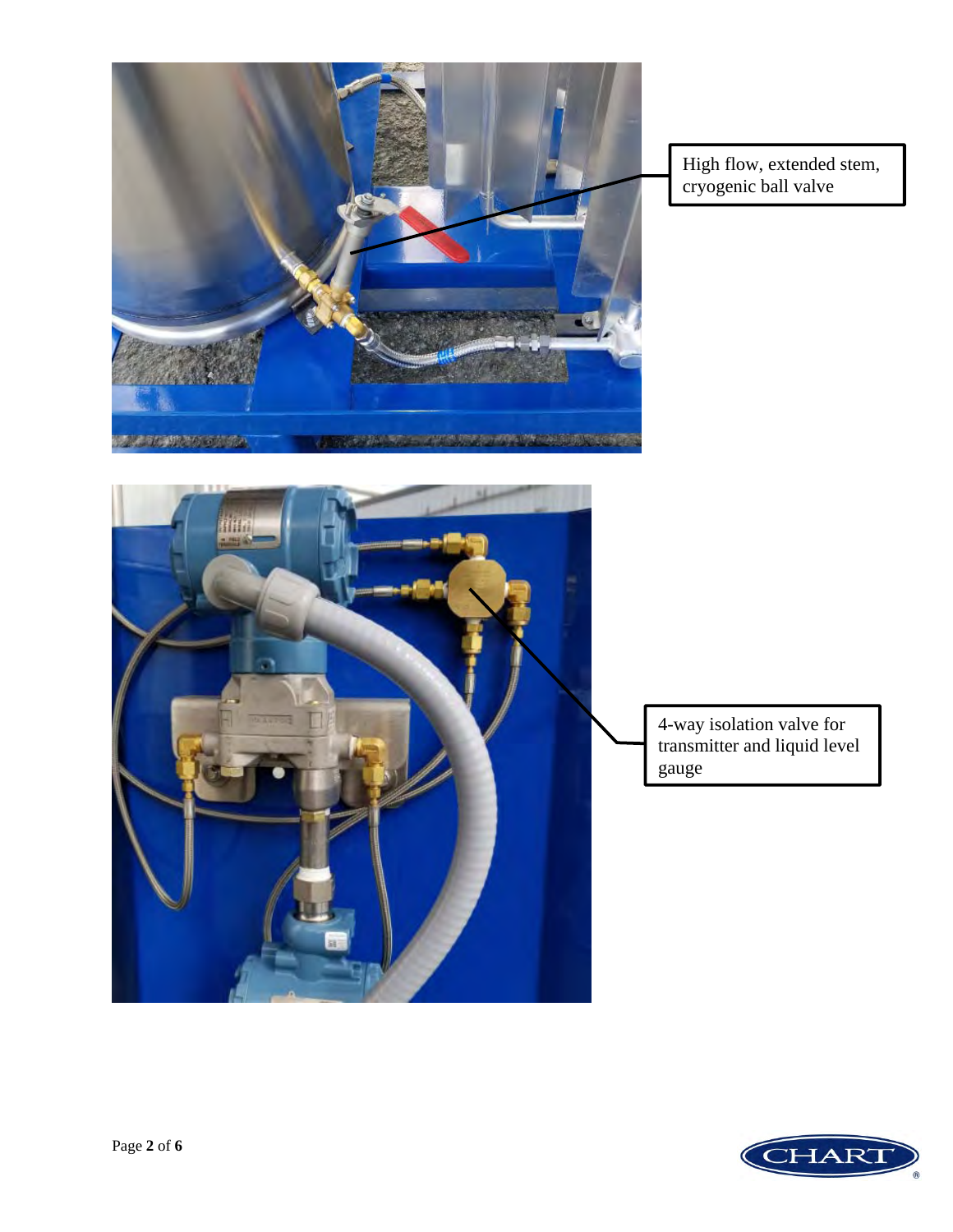o The size of the pallet frame was increased to create more clearance for the cylinders and components. This frame is about 4" wider and 6" deeper (refer to front view picture) than the previous design. The height of the frame is unchanged. See specification drawing D-21072145 (shown in top view drawing).



## FRONT VIEW PICTURE TOP VIEW DRAWING



o Flex hoses will now be used to connect the cylinder to the PB vaporizer inlet and on the liquid use line (see photo below). This will help reduce the stress on this section of piping caused by icing and during shipping.



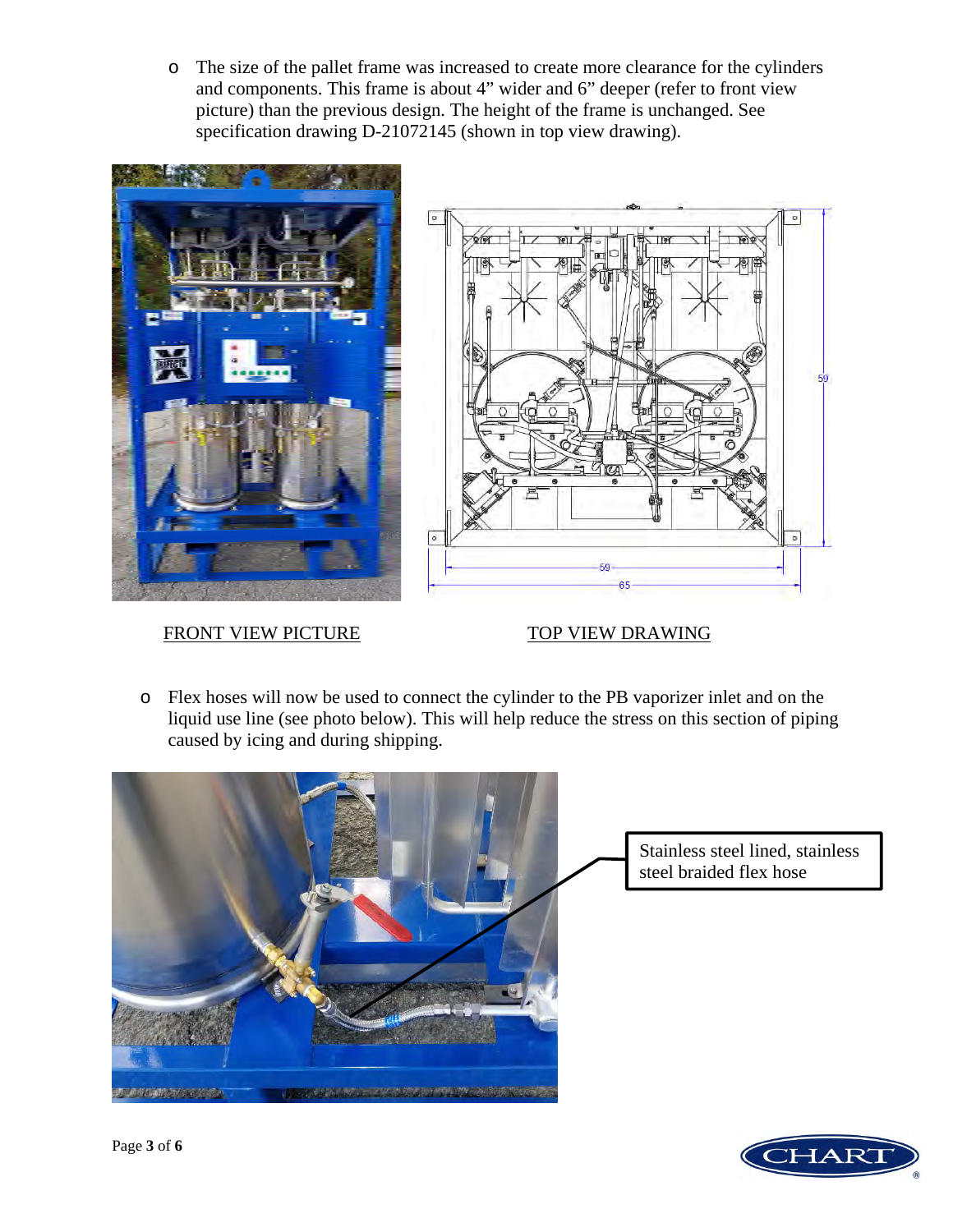o The liquid use line (Trifecta outlet) exits the cylinder from the bottom instead of through a dip tube (as shown in photo). This was done as a part of an effort to move the liquid lines lower to reduce ice build-up near the solenoids. The extra pressure from the weight of the liquid will also benefit overall performance.



Liquid use line withdraws from the bottom of the tank instead of a dip tube

o Needle valves (shown in photo) were added to the safety tree circuit to allow users to vent trapped pressure after cycling the safety diverter valve.



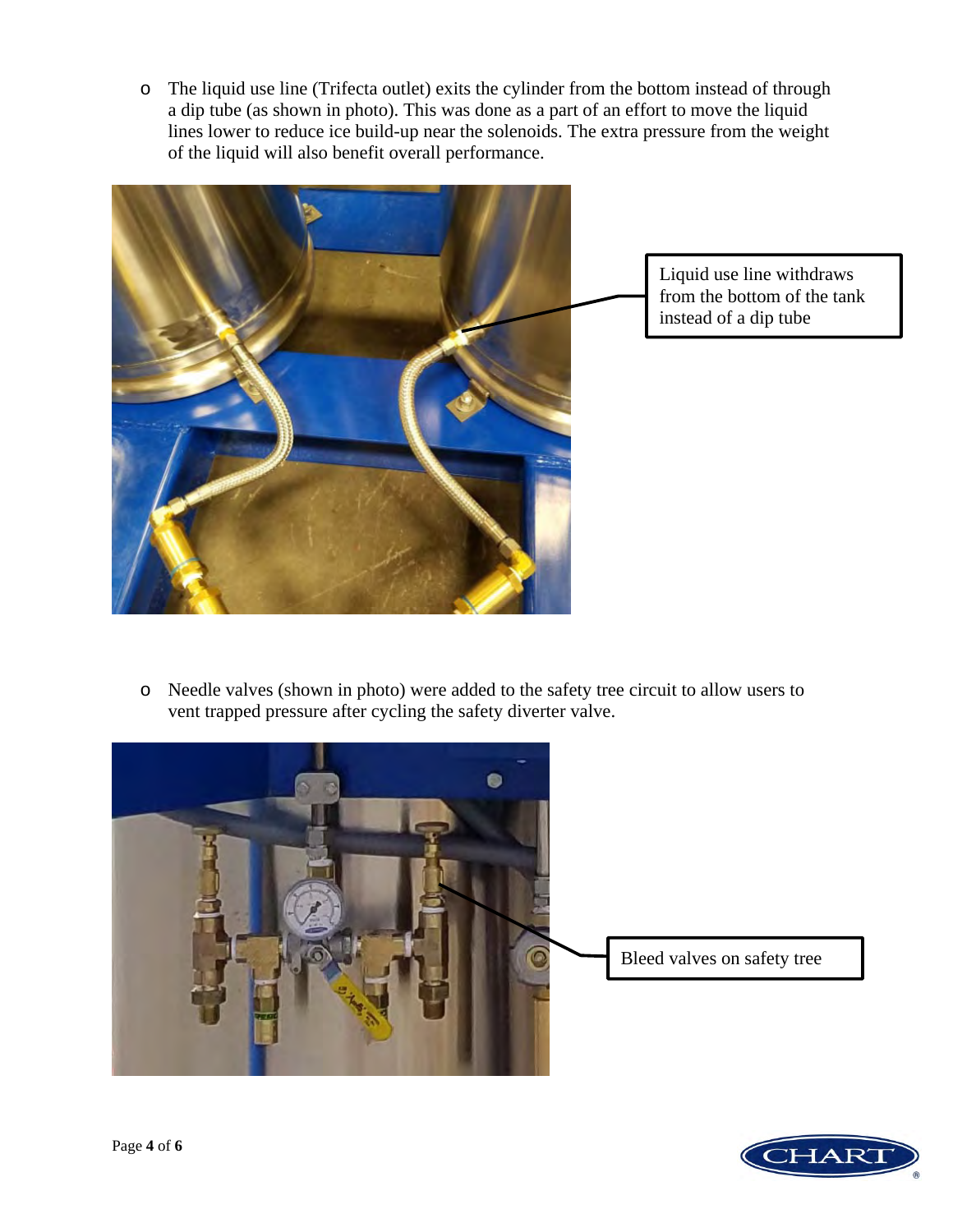o Replaced screwed bonnet Rego extended stem globe valve on the liquid use outlet with a Rego bolted bonnet globe valve (as shown in photo) that has a higher flow capacity and a longer lasting seat design.



o Flex hoses will now be used to connect the cylinder high/low phase lines to the cylinder transmitters and liquid level gauge via the 4-way isolation valve (as shown in photo). This will simplify the piping to allow for easier connections to be made when servicing the transmitters.